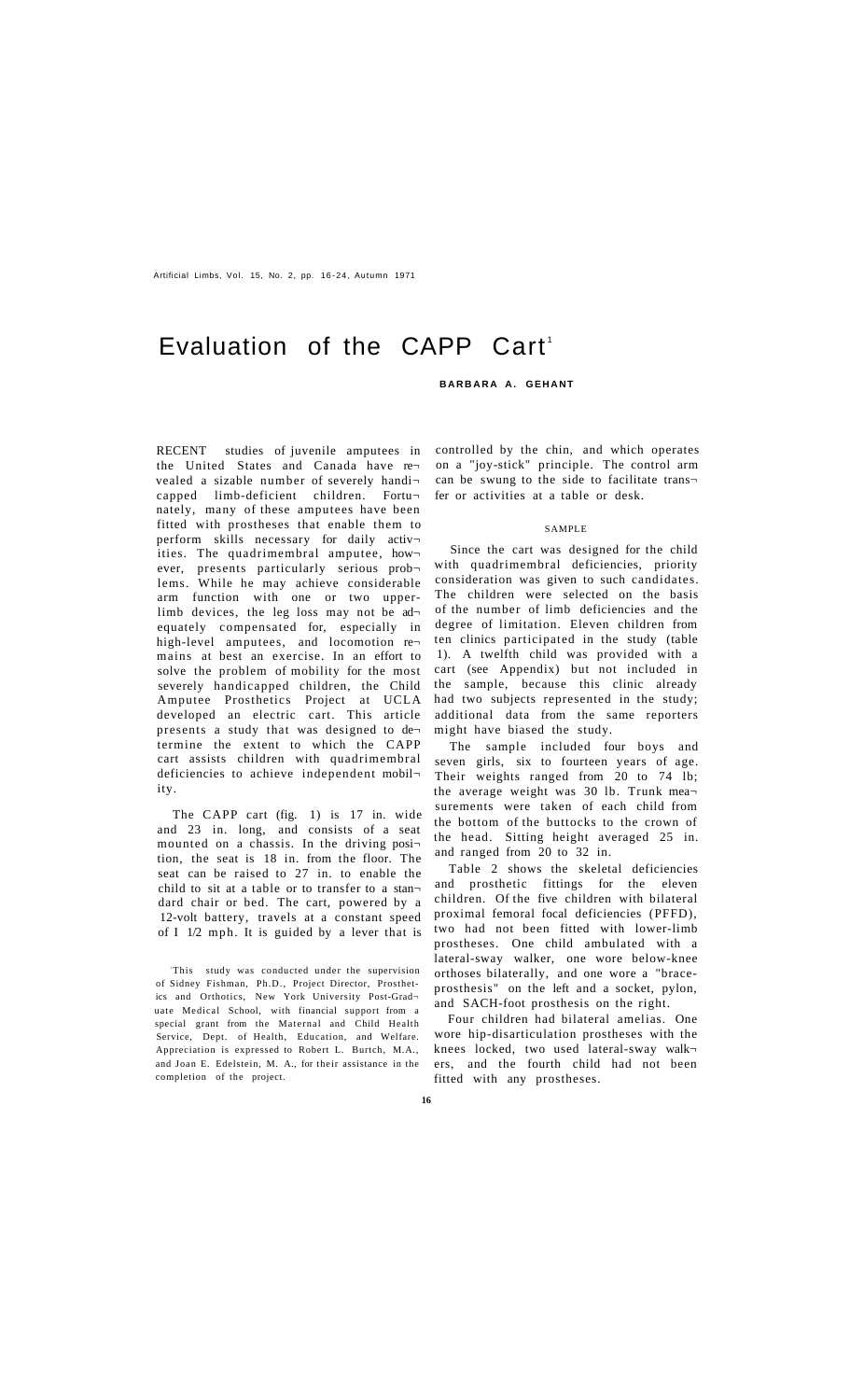One child had a very short below-knee stump on the right, and a knee disarticulation on the left; the last child had a fusion of the right knee and a left knee contracture. Neither had been fitted with prostheses.

Again referring to table 2, two children had bilateral upper-limb phocomelia, and neither had ever been fitted with arm prostheses.

Of the two children with bilateral amelia, one wore two conventional shoulder-disarticulation prostheses, and the

other had been fitted unilaterally, alternat ing between an experimental Michigan feeder arm and a conventional shoulderdisarticulation prosthesis.

Of the four children with bilateral hemimelia, three wore conventional above-el bow prostheses, and the fourth was fitted bilaterally with elbow-disarticulation prostheses.

Three children had a combination of right amelia and left hemimelia. One wore a Michigan feeder arm on the left only, another wore a conventional shoulder-



Fig. 1. The CAPP cart. Power is provided by a 12-v battery; direction is controlled by the chin-operated lever.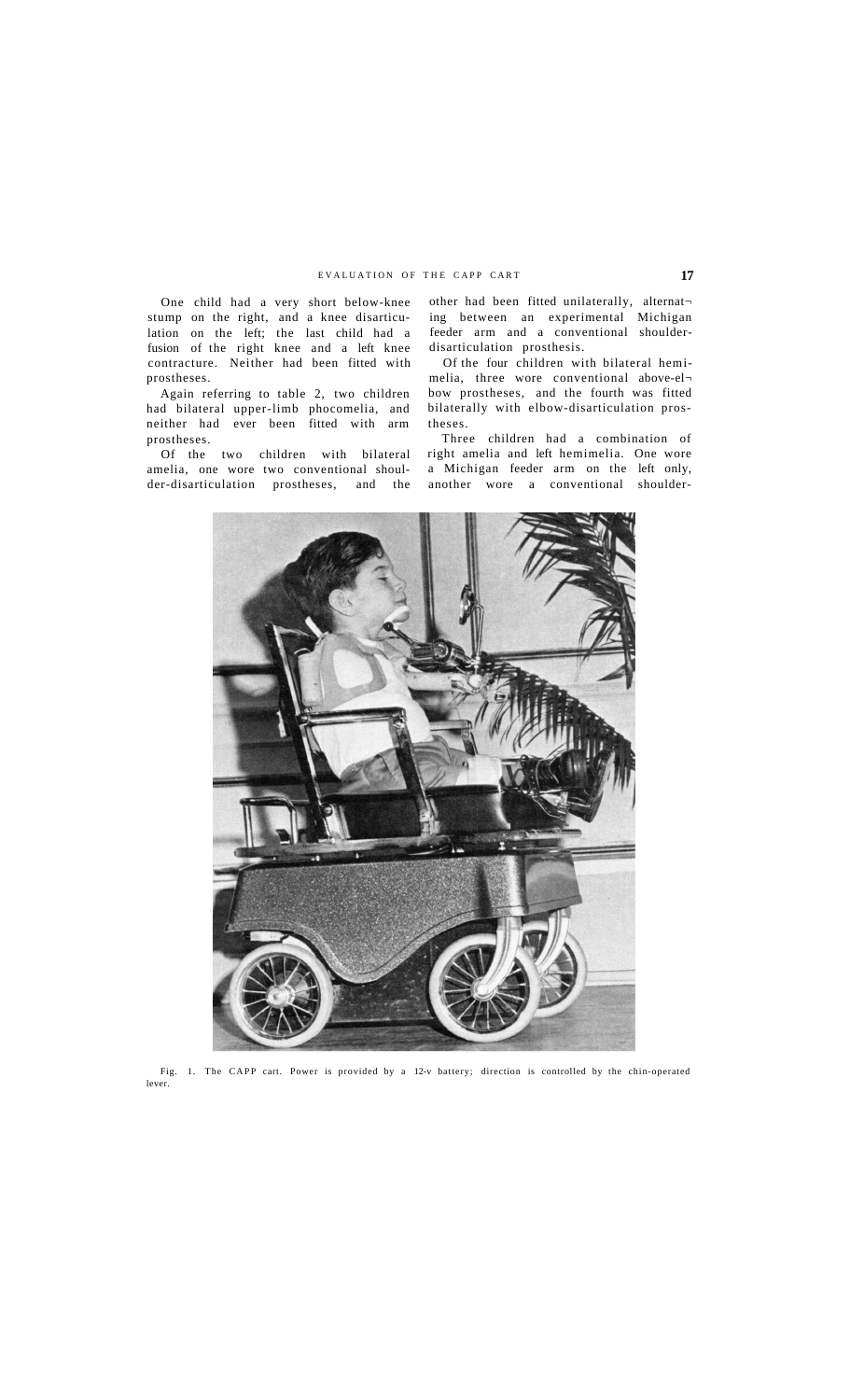## **18 GEHANT**

|                            | TABLE 1. CHARACTERISTICS OF CHILDREN IN CAPP CART EVALUATION STUDY |             |      |                             |                                          |
|----------------------------|--------------------------------------------------------------------|-------------|------|-----------------------------|------------------------------------------|
| Child and Clinic           | Sex                                                                | Age<br>(vr) | (lb) | Weight Trunk Height<br>(in) | Associated Abnormalities                 |
| P. V. G., Washington, D.C. | M                                                                  | 8           | 52   | 24                          | Hearing loss; malocclusion               |
| V. R., Los Angeles, Calif. | M                                                                  | 7           | 27   | 26                          | Hypoplastic mandible; sacral<br>agenesis |
| C. N., Atlanta, Ga.        | F                                                                  | 12          | 74   | 32                          |                                          |
| T. C., Memphis, Tenn.      | M                                                                  | 8           | 38   | $27^{3}/8$                  |                                          |
| S. A. M., Birmingham, Ala. | F                                                                  | 14          | 37   | $24^{3/4}$                  | Scoliosis                                |
| M. O., West Orange, N.J.   | F                                                                  |             | 26   | 22                          | Dislocated hips; scoliosis               |
| T. B., Springfield, Mass.  | M                                                                  | 10          | 30   | 22                          | Neuromuscular disorder:<br>scoliosis     |
| L. A., New York, N.Y.      | F                                                                  |             | 29   | 22                          |                                          |
| J. S., Chicago, Ill.       | F                                                                  | 12          | 64   | $30\frac{1}{2}$             | High palate                              |
| A. R., Grand Rapids, Mich. | F                                                                  | 6           | 20   | 20                          |                                          |
| M. E., Grand Rapids, Mich. | F                                                                  | 7           | 30   | 24                          | Double vision                            |

|  | TABLE 2. SKELETAL DEFICIENCIES AND PROSTHETIC FITTINGS |  |  |
|--|--------------------------------------------------------|--|--|
|  |                                                        |  |  |

| Child    | <b>Upper Extremities</b>                |                                                                             | <b>Lower Extremities</b>                             |                                                    |
|----------|-----------------------------------------|-----------------------------------------------------------------------------|------------------------------------------------------|----------------------------------------------------|
|          | Skeletal Deficiency                     | Prosthetic Fitting                                                          | Skeletal Deficiency                                  | Prosthetic Fitting                                 |
| P. V. G. | Bilateral phoco-<br>melia               | None                                                                        | <b>Bilateral PFFD</b>                                | R, pylon with<br>SACH foot; L,<br>brace-prosthesis |
| V. R.    | $R$ , hemimelia; $L$ ,<br>elbow disart. | Bilateral elbow-<br>disart.                                                 | $R$ , hemimelia; $L$ ,<br>knee disart.               | None                                               |
| C. N.    | Bilateral phoco-<br>melia               | None                                                                        | $R$ , knee fusion; $L$ ,<br>knee-flex.con-<br>tract. | None                                               |
| T. C.    | Bilateral hemi-<br>melia                | Bilateral standard<br>above-elbow                                           | Bilateral amelia                                     | Bilateral hip-disart.<br>with knee locks           |
| S. A. M. | $R$ , amelia; $L$ ,<br>hemimelia        | None                                                                        | Bilateral amelia                                     | None                                               |
| M. O.    | $R$ , amelia; $L$ ,<br>hemimelia        | $R$ , shoulder-disart.;<br>L, above-elbow                                   | <b>Bilateral PFFD</b>                                | None                                               |
| T. B.    | Bilateral amelia                        | $R$ , none; $L$ , MFA <sup><math>a</math></sup><br>and shoulder-<br>disart. | <b>Bilateral PFFD</b>                                | Bilateral short leg<br>braces                      |
| L. A.    | Bilateral amelia                        | Bilateral shoulder-<br>disart.                                              | <b>Bilateral PFFD</b>                                | None                                               |
| J.S.     | Bilateral hemimelia                     | Bilateral above-<br>elbow                                                   | Bilateral amelia                                     | Bilateral hip-disart.<br>without knee joints       |
| A. R.    | $R$ , amelia; $L$ ,<br>hemimelia        | $R$ , none; $L$ , MFA <sup><math>a</math></sup>                             | Bilateral amelia                                     | Lateral-sway walker                                |
| M. E.    | Bilateral hemimelia                     | Bilateral above-<br>elbow                                                   | <b>Bilateral PFFD</b>                                | Lateral-sway walker                                |

<sup>a</sup> Michigan Feeder Arm.

disarticulation prosthesis on the amelic side the mouth. One child had bilateral hip and an above-elbow prosthesis contralateral<sup>\*</sup>, and the third had not been fitted with any prostheses.

Three of the children were scoliotic, and three had skeletal problems involving

dislocations; another had sacral agenesis, with associated loss of muscular mass in the lower extremities and bowel and bladder incontinence. Other abnormalities included hearing and visual deficiencies,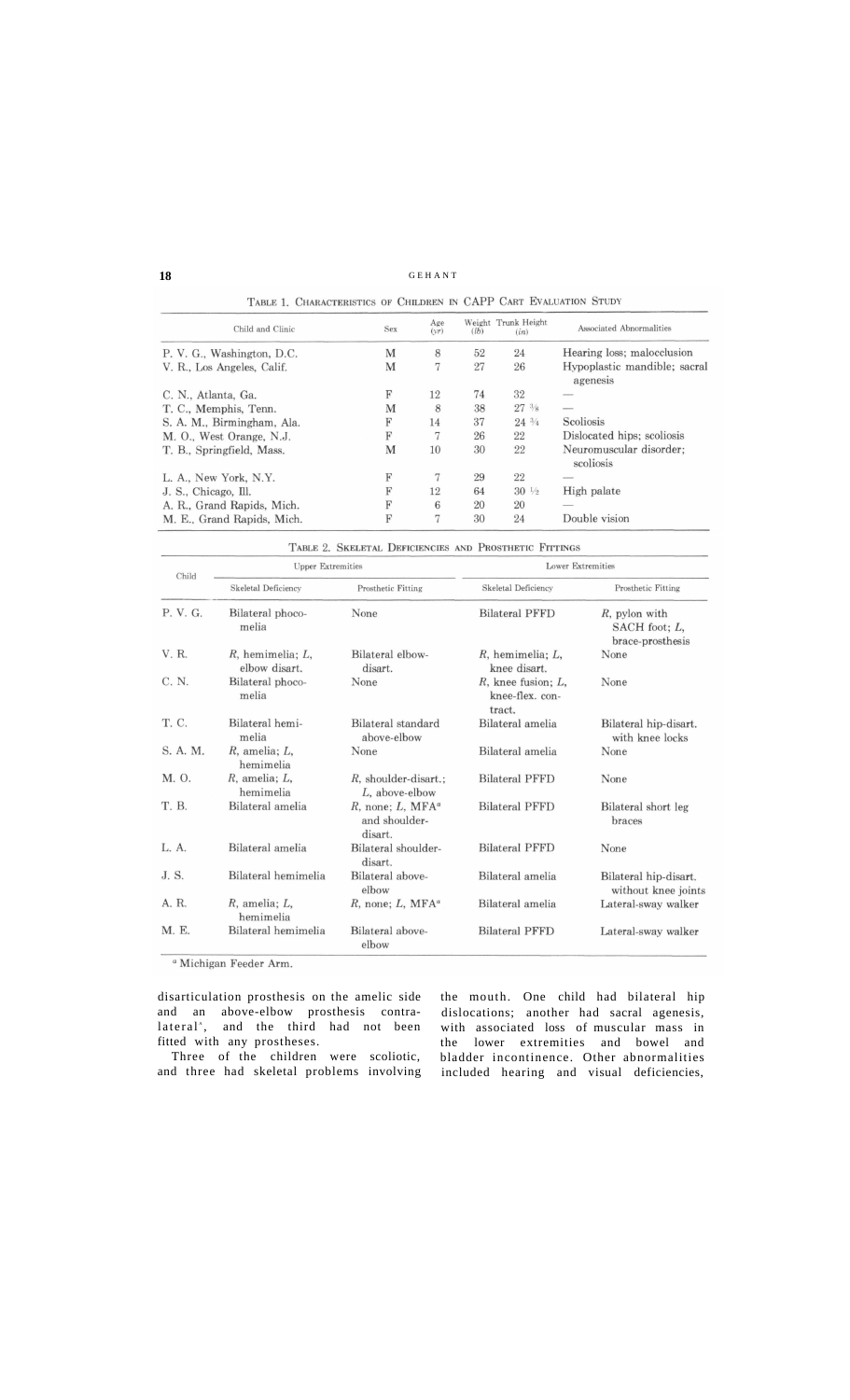and one child had an unspecified neuromuscular disorder manifested by gener alized weakness.

Five children alternated between the use of wheelchairs pushed by others or walked with their prostheses. Two children either were pushed in a wheelchair or carried by adults. Two were able to push themselves in regular wheelchairs, and one child used an electric wheelchair. One child used an adapted cart that had been constructed by his father.

Six children lived in homes with steps at the outside entrance. The families of five of the children had ramps built to accommodate the CAPP cart. The sixth child lived in a two-story house, but used the cart only at school. Five children lived in homes with no stairs either outside or inside the building.

All the children were of school age. Six attended special schools for the handi $\neg$ capped, and four attended regular classes in public schools. One child received private tutoring at home.

#### PROCEDURE

The study was conducted over a sixmonth period, with evaluations performed at the clinics on three occasions. The re sults were submitted to New York University. Each clinic was responsible for the routine maintenance of the cart, with ma jor repairs or adjustment that required disassembly of the cart being referred to NYU.

The characteristics of each child, his physical and environmental conditions, and his prosthetic experience were re corded on the Selection Forms, which were returned to NYU.

A representative of the New York Uni versity research staff was present when each cart was delivered and described the study to the child, parents, and clinic team. The training instructions and eval uation forms were discussed with the clinic therapist, and the maintenance in structions with the parents and the prosthetist.

The child operated the cart under super vision until the clinic members felt that the child could drive it independently with safety. At the end of the training period, the therapist completed the Train ing Evaluation Form.

The child returned to the clinic after he had used the cart for three months. The therapist, in consultation with the child's parents, evaluated the cart in terms of design, safety factors, and function, and recorded the information on the appro priate form. A maintenance check was made, and any necessary repairs and ad justments were also recorded.

The child returned again to the clinic with the cart after six months. The clinic personnel recorded suggestions for im provements in the cart, the child was ques tioned as to his overall reactions to the cart, and all maintenance problems were re corded. The child's parents and teachers completed forms in which they described their reactions to the cart in terms of suggestions for cart modifications.

## RESULTS

Ten of the eleven children who par ticipated in the study preferred the CAPP cart to other modes of transportation. Their parents were equally enthusiastic about the cart. The child who ultimately rejected the cart had a personality problem from the beginning; a strong mutual de pendence between the child and her father was threatened by the increased independence offered her by the CAPP cart.

The features of the cart that were most appreciated by both the parents and the children were the increased independence and mobility it provided. The main ob jection voiced by the parents was the weight of the cart. Table 3 lists the features the children and parents liked best and least about the cart.

#### OPERATIONAL SKILLS

As seen in table 4, most of the children learned to control the cart with relative ease. The average training time was 5 1/2 hours. The oldest child (14 years) learned to operate the cart in 1/2 hour, while the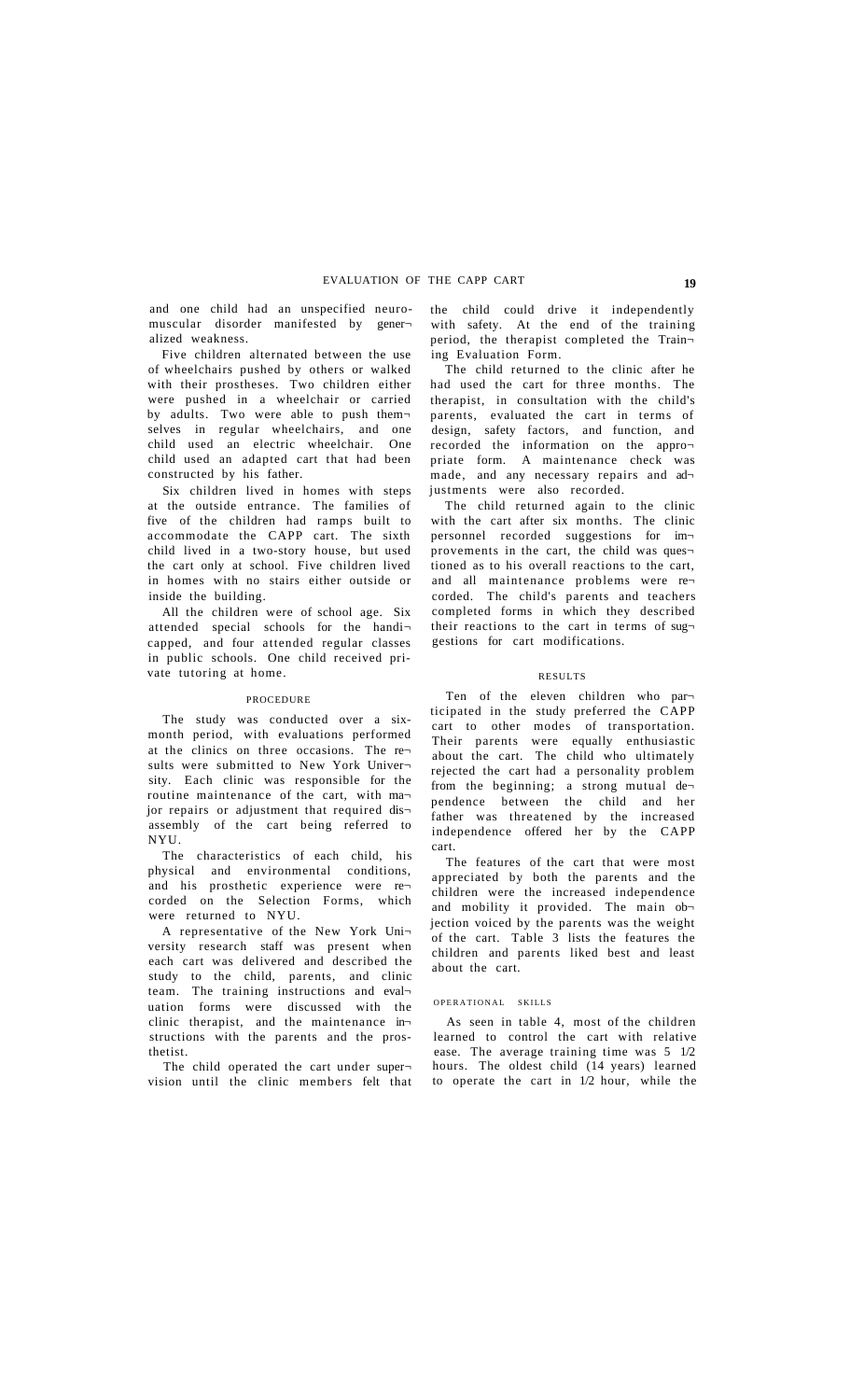## **20** GEHAN <sup>T</sup>

## TABLE 3. FEATURES OF CAPP CART LIKED BEST AND LEAST BY CHILDREN AND PARENTS

|                                   | Number           |                |
|-----------------------------------|------------------|----------------|
| Features                          | Children Parents |                |
| Liked Best                        |                  |                |
| Increased independence            | 6                | 10             |
| Adjustable seat                   | 3                | 6              |
| Increased speed                   | 3                |                |
| Appearance                        | 1                | $\overline{2}$ |
| Ease of operation                 | 1                |                |
| Reduction of fatigue              | 1                |                |
| Less lifting and pushing          |                  | 1              |
| Liked Least                       |                  |                |
| Weight                            |                  | 9              |
| Lack of "on-off" control          | $\overline{2}$   | 3              |
| Slow speed                        | 3                | 1              |
| Frequent mechanical breakdowns    | $\overline{2}$   | $\overline{2}$ |
| Insufficient ground clearance     |                  | 3              |
| Difficulty driving over uneven    |                  |                |
| terrain                           | $\overline{2}$   |                |
| Chin control not centered         | $\overline{2}$   |                |
| Use of prosthesis impeded by      |                  |                |
| control arm                       | 1                |                |
| Cart "drift" toward the left      |                  | 1              |
| Lack of sufficient wheel traction |                  | 1              |
| Erratic turning                   |                  | 1              |
| Noise during seat elevation       |                  | 1              |

youngest (6 years) required 14 hours of instruction.

Training items were divided into ' 'start ing and stopping," "driving," and "turn ing". The children were asked to start and stop smoothly while driving forward and backward. Most of the children learned this with little difficulty; four learned with no formal training.

The driving test consisted of moving forward and backward in a straight line and on a diagonal, crossing doorsills, and changing direction on command. The children learned to ascend and descend inclines of 10 degrees, to avoid obstacles, and to drive through a "slalom" course.

Finally, the children were taught to turn the cart on its base, using a rear wheel as a pivot, 90 degrees forward and backward. Three children required no training to perform these tasks, and all of the chil dren learned to perform all activities inde pendently.

Two of the younger children began training programs using cars with six-volt batteries because the speed of the cart with the larger battery frightened them at first. After training, they found the cart too slow, and the original twelve-volt batteries were reinstalled.

Seven children considered driving backward the most difficult operation to learn. Other areas of difficulty mentioned by the subjects were the delicate control required in confined areas, and turning.

Three children lost their balance while learning to operate the cart. One child lost his balance while turning and driving backwards and two, when they changed directions rapidly on a level surface. How ever, none of them lost sufficient balance to fall from the cart during the training period.

Six children damaged property while learning to drive the cart: scraping walls, door frames, or furniture. One child scratched the family car; another, through continued reckless driving, endangered other persons who were in his way.

## SAFETY

Five children wore safety belts while driving the cart.

One child fell from the cart while at school. She was not wearing a safety belt,

TABLE 4. MOST DIFFICULT MANEUVER AND TIME REQUIRED IN TRAINING

| Child    | Age<br>(vr) | Training<br>Time<br>(hr) | Most Difficult Maneuver                              |
|----------|-------------|--------------------------|------------------------------------------------------|
| P. V. G. | 8           | 1                        |                                                      |
| V. R.    | 7           | $3\frac{1}{2}$           | Approaching object;<br>through<br>driving<br>doorway |
| C. N.    | 12          | $6\frac{1}{2}$           | Driving on incline                                   |
| T. C.    | 8           | 4                        | Backing                                              |
| S. A. M. | 14          | $\frac{1}{2}$            | Backing                                              |
| M. O.    | 7           | 5                        | Approaching table;<br>backing                        |
| T. B.    | 10          | 8                        | Turning                                              |
| L. A.    | 7           | 5                        | Backing                                              |
| J.S.     | 12          | $\overline{2}$           |                                                      |
| A. R.    | 6           | 14                       | Backing                                              |
| M. E.    | 7           | 3                        | Backing                                              |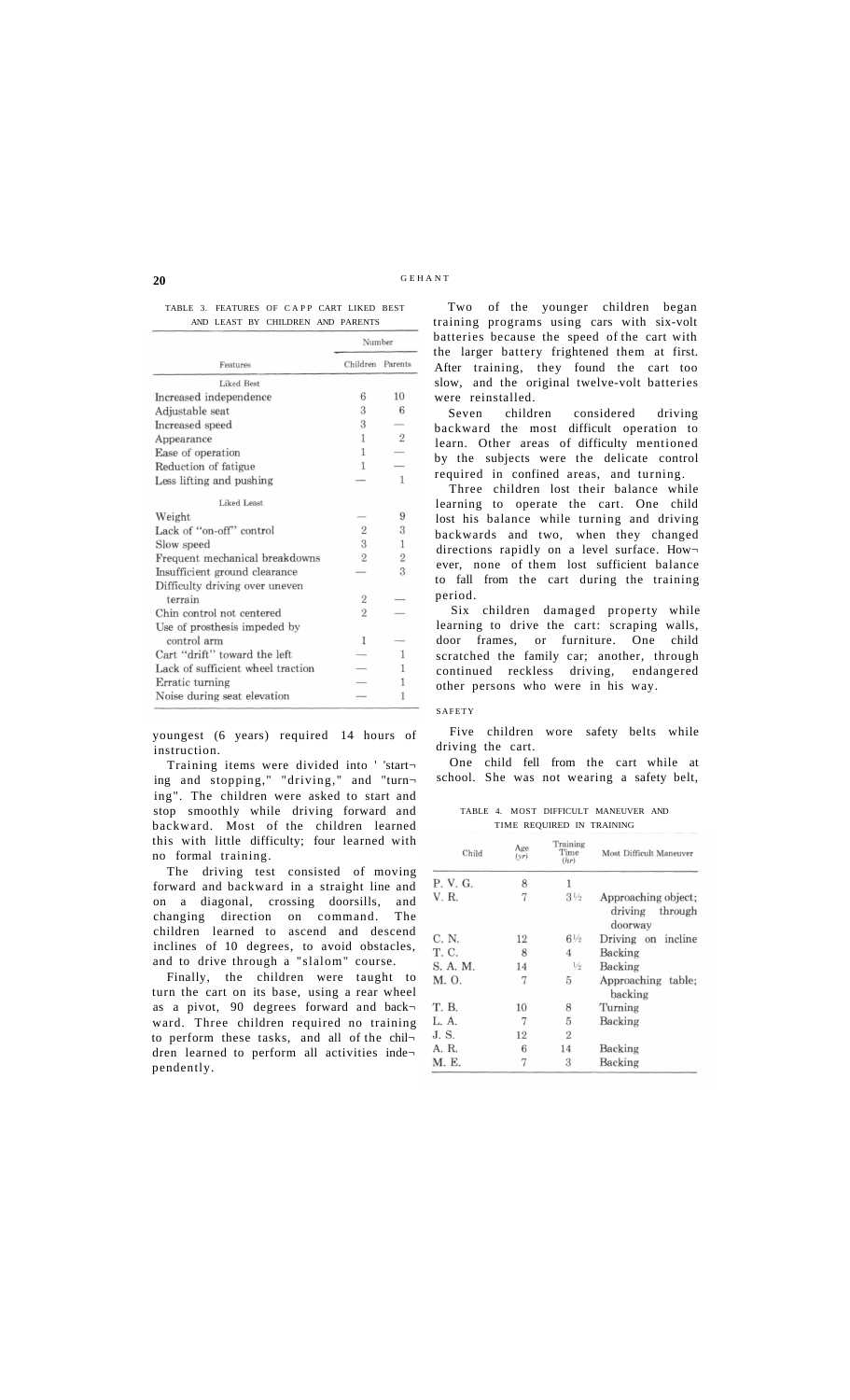TABLE 5. CAPP CART USAGE

| Child    | Age | Average<br>School Day<br>$(\mathcal{C}_c)$ | Average<br>Nonschool Day<br>$(\mathcal{C}_c)$ |
|----------|-----|--------------------------------------------|-----------------------------------------------|
| P. V. G. | 8   | 100                                        | 75                                            |
| V. R.    | 7   | $\Omega$                                   | 10                                            |
| C. N.    | 12  | 70                                         | 30                                            |
| T. C.    | 8   | 100                                        | 100                                           |
| S. A. M. | 14  | 10                                         | 10                                            |
| M. O.    | 7   | 50                                         | $\theta$                                      |
| T. B.    | 10  | 40                                         | 15                                            |
| L. A.    | 7   | $\overline{2}$                             | $\overline{2}$                                |
| J.S.     | 12  |                                            | 75                                            |
| A. R.    | 6   | 80                                         |                                               |
| M. E.    |     | 75                                         | 25                                            |

because it restricted her movements while in, and transferring in and out of, the cart. She had swung the control arm away while leaving the battery connected to the motor, and a classmate accidently touched the drive control, which sent the cart forward and caused the child to fall from the cart. Although the child was not injured, the episode dramatized the need for additional safety features.

## EXTENT OF USE

Table 5 shows the extent of cart usage. On the average school day, four children were in the cart at least 75% of their waking hours, three children utilized it between 40 and 70% of the day, and four children less than 10% of the time.

On weekends, two children used the cart more than 75% of the time; two children, 25 to 30%; and seven children, less than 25% of the day.

In considering where the cart was used primarily, we found that four children used it both at home and at school; five, only in the home; and two, only at school. The principle reason for using the cart in only one location was its excessive weight, which made transportation difficult. Nine people commented on this problem. Those who used the cart only at home considered the danger of driving a cart with such sen sitive controls too great to permit unsupervised use. Two clinics stated they were unable to rely on school personnel to provide daily care for the cart, such as charging and filling the battery and reporting breakdowns.

As shown in table 6, most children were independent in such activities as driving through a 24-inch doorway, entering and leaving an elevator, approaching objects, and adjusting the seat height. The children with upper-extremity amelia and phocomelia continued to require assistance for activities involving reaching, such as pushing elevator buttons and opening and closing cupboards and drawers.

The majority of the children were in dependent in transfer activities (table 7),

TABLE 6. PERFORMANCE OF CHILDREN *(N =* 11)

|                                      | Independ-<br>ent with-<br>out Cart | Need<br>Less<br>Help<br>in Cart | Independ-Totally<br>ent in<br>Cart | Depend-<br>ent. |
|--------------------------------------|------------------------------------|---------------------------------|------------------------------------|-----------------|
| Drive through 24-in.                 |                                    |                                 |                                    |                 |
| doorway                              | 3                                  | 1                               |                                    | 0               |
| Push elevator call but-              |                                    |                                 |                                    |                 |
| ton                                  | 1                                  | $\overline{2}$                  | 4                                  | 4               |
| Enter, turn in, leave                |                                    |                                 |                                    |                 |
| automatic elevator <sup>a</sup>      | $\overline{2}$                     | $\overline{2}$                  | 5                                  | 1               |
| Push button in elevator <sup>a</sup> | 1                                  | 1                               | 4                                  | 4               |
| Approach table; adjust               |                                    |                                 |                                    |                 |
| seat ht.                             | $\Omega$                           | $\overline{2}$                  | 9                                  | $\Omega$        |
| Play, write, eat at table            | 3                                  | $\mathbf{1}$                    | 4                                  | 3               |
| Approach toilet, sink.               |                                    |                                 |                                    |                 |
| bathtub                              | 1                                  | 2                               | 5                                  | 3               |
| Open cupboard; obtain                |                                    |                                 |                                    |                 |
| object                               | $\Omega$                           | 1                               | 4                                  | 6               |
| Close cupboard                       |                                    | $\overline{2}$                  | 4                                  | 5               |
| Open and close drawer                |                                    | $\overline{2}$                  | 4                                  | 4               |
| Get item from drawer                 |                                    |                                 |                                    | 5               |

 $\emph{^a}$  One child not tested.

| TABLE 7. EASE OF TRANSFER |                                           |                                                 |                                              |               |
|---------------------------|-------------------------------------------|-------------------------------------------------|----------------------------------------------|---------------|
|                           | Children<br>Independ-<br>ent with<br>Cart | Easier<br>for As-<br>sistant<br>without<br>Cart | Easier<br>for As-<br>sistant<br>with<br>Cart | Not<br>Tested |
| Cart to bed               | 6                                         |                                                 |                                              |               |
| To/from cart and toilet   | 4                                         | 3                                               | 3                                            |               |
| Cart to car               | 3                                         |                                                 | 3                                            |               |
| Cart to schoolroom        |                                           |                                                 |                                              |               |
| chair                     | 4                                         | 2                                               |                                              |               |
| Bed to cart               | 6                                         |                                                 | 3                                            |               |
| Car to cart               | 3                                         | 3                                               |                                              |               |
| Schoolroom chair to       |                                           |                                                 |                                              |               |
| cart                      |                                           |                                                 |                                              | 2             |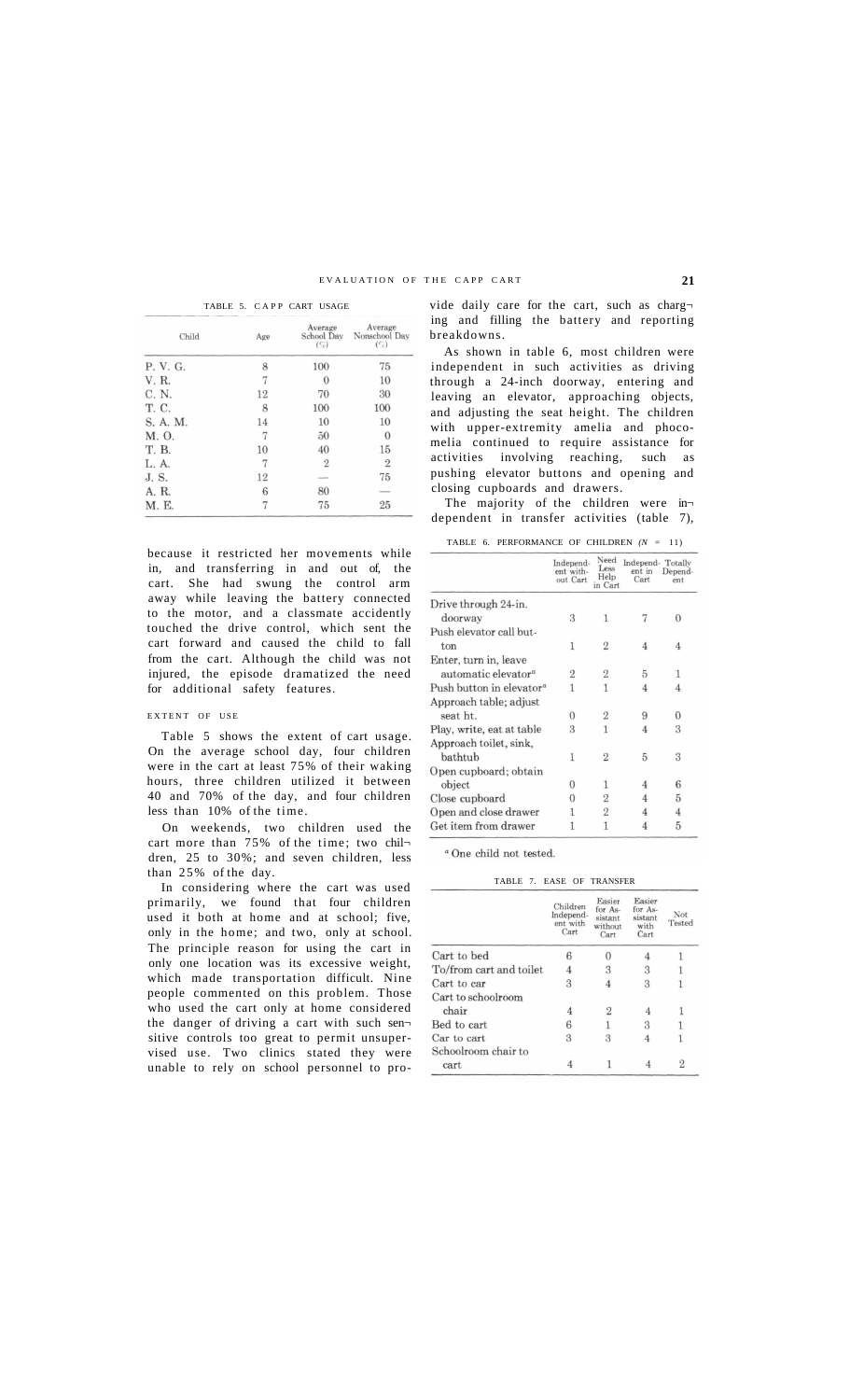### GEHAN T

## TABLE 8. ADVANTAGES AND DISADVANTAGES OF CAPP CART

| Advantages          | Clinics<br>Reporting | Disadvantages                               | Clinics<br>Reporting |
|---------------------|----------------------|---------------------------------------------|----------------------|
| Adjustable seat     |                      | Lack of "on-off" switch                     | G                    |
| Increased mobility  |                      | Insufficient ground clearance               |                      |
| Easy control        |                      | Nonmaneuverability in confined areas        | 2                    |
| Maneuverability     |                      | Inability to use prosthesis on same side as |                      |
| Movable control arm |                      | control arm                                 |                      |
| Stability           |                      |                                             |                      |

e.g., cart to bed, toilet, or chair. The most troublesome transfer activities involved the toilet; presumably, these difficulties arose because of the narrowness of many bathroom doors and the lack of removable armrests on the cart.

After three months of use, most re porters noted a general improvement in driving and maneuvering skills.

#### ADVANTAGES AND DISADVANTAGES

Seven clinics reported that the greatest functional advantage of the cart was the adjustable seat (table 8). Other assets reported were the increased maneuver ability, easy control, the movable control arm that facilitated transfers, and the stability of the cart. The greatest dis advantages were the lack of an "on-off" switch, and insufficient ground clearance.

Six children depended less on adult help while in the CAPP cart; four reported no change in the amount of adult help re quired; no information was available for the eleventh child. Nine parents reported that their children required less lifting; however, one child required more lifting. Before the arrival of the cart, this girl spent most of her time on the floor, where things had been built to accommodate her. Since she was unable to transfer in and out of the cart from the floor, she had to be lifted each time.

One child was unable to use his prosthesis while in the cart, because the control arm was on the same side and interfered with its use. Most of the children felt that the chin control was not the optimal con trol site, and they preferred to use their arm stumps. Two therapists suggested that, if the control arm were placed to the side, a child could control the cart more efficiently with his stump. One therapist objected to the chin control be cause she feared damage to the child's lower jaw while driving the cart over rough terrain, although there was no report that this occurred. It was suggested that, if the control arm were relocated, a child could maintain a more normal sitting pos ture and turn his head for driving, and the control arm would not hinder activities at a desk.

#### **CART MAINTENANCE**

The twelve-volt battery required re charging every 24 hours. The batteries normally were charged overnight, and none needed replacement during the test period. Filling the battery with water was a considerable problem for parents be cause of the small storage space in the cart, which made battery-removal dif ficult.

Most maintenance problems concerned the rear wheels and switches; five carts required wheel replacements. The rear wheels attach to the gear box and receive the power to drive the cart. Since they do not swivel as the front wheels do when the cart turns, a torque is applied. These wheels, which were commercially available as wheelchair casters, were not designed for this amount of force and broke as a con sequence of the torque overload.

All the carts required replacement of the switches in the control mechanism. The original switches were not the model ordered, but, for reasons of expediency (low cost and commercial availability), they were installed in the carts. When it became apparent that these were unsatisfactory, they were replaced with the model

**22**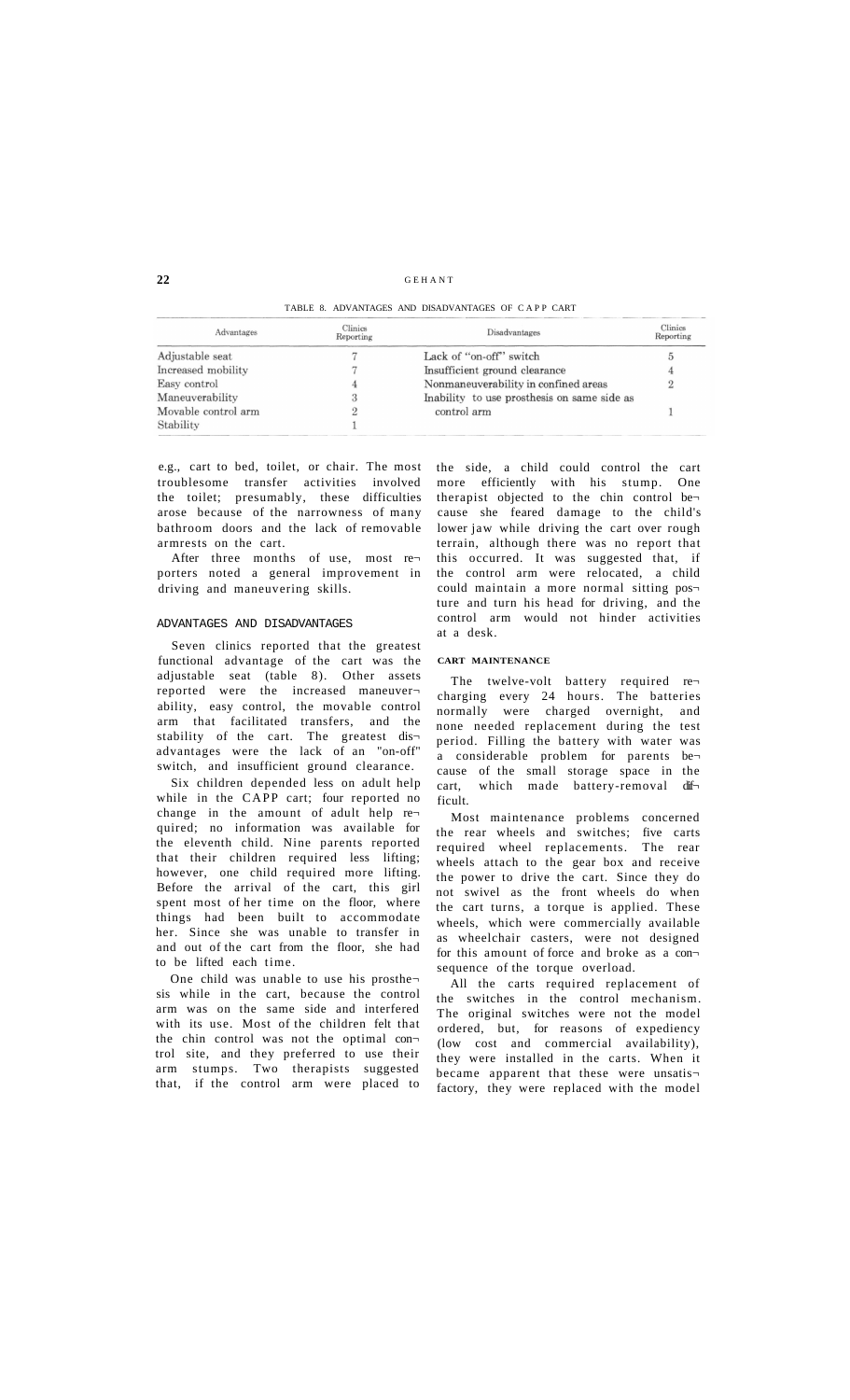originally ordered, and the problems were eliminated.

#### CONCLUSIONS

With one exception, all the children and their parents were very enthusiastic about the CAPP cart and preferred it to other modes of transportation. It provided in creased independence to ten of eleven children with quadrimembral deficiencies.

Training did not present a problem, even for the youngest child; however, con sideration should be given to introducing the very young or apprehensive child to the cart with a six-volt battery. Since the cart is very stable, most driving hazards arose because of recklessness or poor driving skills. Perhaps greater care should be directed toward predriving instructions, and the children should be given more opportunity to practice driving skills un der supervision. It must be remembered, however, that children tend to be less responsible and less coordinated than adults, and more accidents are to be ex pected from them.

The CAPP cart afforded the children more independence in terms of mobility and endurance. Hemimelic children were able to perform many activities, such as opening and closing cupboards and drawers, as a result of the adjustable seat, which allowed them to approach objects more closely and normally.

## DESIGN CONSIDERATIONS

Although a number of clinics suggested the inclusion of a seat belt, this would tend to restrict a child's independence if he were able to transfer in and out of the cart without assistance, since most arm amputees would be unable to manipulate the belt independently. Seat belts are readily available or easily devised, and the applica tion of a belt might best be left to the discretion of the clinic or the child's parents. Another suggestion was the in-<br>corporation of an "on-off" switch that "on-off" switch that could be controlled by the child, or a switch that would automatically cut the power when the control arm is swung to the side.

Although the present velocity of the cart is satisfactory for forward maneuvers, it is clearly too fast for driving backwards or for delicate control. Consequently, consideration should be given to including a variable speed-control mechanism.

Although wheelchair casters are com mercially available and relatively inex pensive, they are not designed to absorb the high torque forces that are applied to the rear wheels of the CAPP cart. Stronger drive wheels would probably have pre vented many of the mechanical breakdowns that occurred. Consideration should also be given to including pneumatic tires, which provide greater traction and more comfort.

Since most of the children preferred to control the cart with their arm stumps, consideration should be given to placing the control arm to one side, close to the shoul der or stump. This would also avoid inter ference with use of an upper-limb prosthesis. A second possibility, particularly for the upper-limb amelic child, is to lower the control arm to the level of the chair seat, which would allow the child to control the cart with his foot or leg stump while enabling him to sit straight and to turn his head freely.

*Note:* As a result of the findings of the evaluation study, a new control box was developed that incorporates a variablespeed mechanism, and an "on-off" switch that can be controlled by the child. All carts have been recalled to UCLA, where a detailed analysis is also being conducted of the effect of use on the mechanical segments of the cart. The new control mech anism and a set of stronger wheels have been installed, and the carts were re turned to the children for continued use. Each clinic will provide any further train ing required to operate the cart with the new control system. After six to eight weeks of additional use by the child, the clinic and the children will be asked to record their reactions to the modified cart.

## RECOMMENDATION

On the basis of the results of the clinical evaluation of this item, and the design